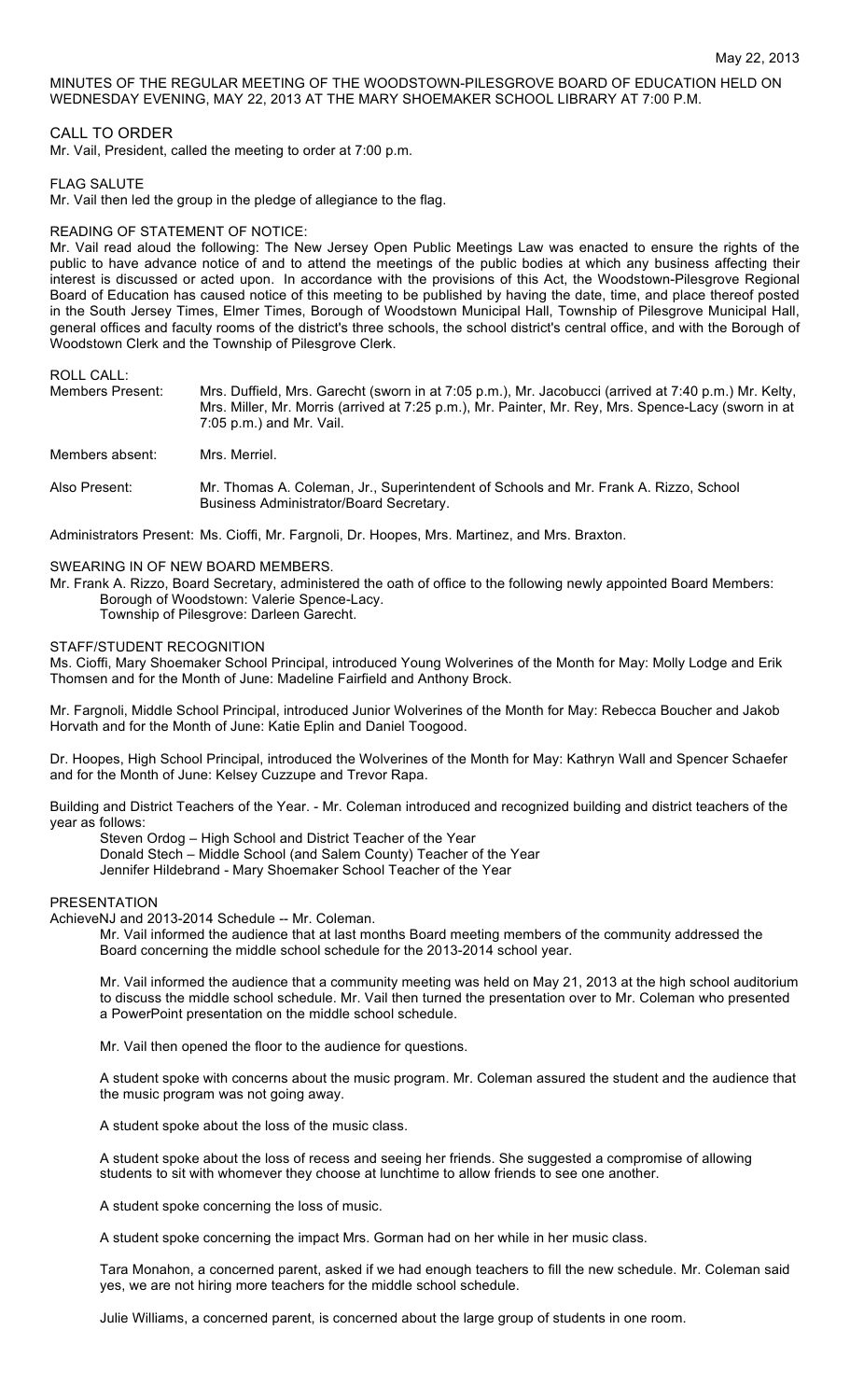Jerri Maurini, asked how the schedule was developed and has it be used anywhere else. She is concerned about the long class periods. Mrs. Braxton explained that a professional was hired by the district to look at our specific needs and to advise us how to best set up the middle school schedule. We looked at several models and then tweaked them to our needs.

Mark Valente, a concerned citizen, wants to know what the biggest concern the district has about the new schedule. Mr. Coleman said implementation.

A student spoke concerning the removal of the music class.

Barbara Banko, a district employee, was concerned with what she felt was a lack of communication with teachers in allowing their input with the new schedule.

Mike Palmer, a concerned citizen, is concerned about the health and wellness of students with the removal of recess.

The Board took a ten minute recess and reconvened at 10:00 p.m.

## RECESS INTO EXECUTIVE SESSION I

The Open Public Meetings Act allows the Board to enter into executive session for confidential matters (N.J.S.A. 10:4- 12b). Matters discussed in executive session will remain confidential until such time as the need for confidentiality no longer exists.

Motion that the Board of Education enter into executive session, by resolution, to discuss a confidential student matter. It is expected that the executive session will last approximately two hours. The Board will reconvene in open public session immediately following. Formal action may or may not be taken as a result of the executive session. (10:00 p.m.)

Motion made by: Mark Kelty Motion seconded by: Debbie A. Duffield

#### Voting

Debbie A. Duffield - Yes Darleen Garecht - Yes Frank Jacobucci - Yes Mark Kelty - Yes Eileen C. Miller - Yes Richard C. Morris - Yes Doug Painter - Yes George H. Rey - Yes Valerie Spence-Lacy -Yes Chapman Vail - Yes

RESUMPTION OF PUBLIC PORTION OF THE MEETING Motion to resume the public portion of the meeting at 11:20 p.m.

> Motion made by: Frank Jacobucci Motion seconded by: Mark Kelty

Voting

Debbie A. Duffield - Yes Darleen Garecht - Yes Frank Jacobucci - Yes Mark Kelty - Yes Eileen C. Miller - Yes Richard C. Morris - Yes Doug Painter - Yes George H. Rey - Yes Valerie Spence-Lacy -Yes Chapman Vail - Yes

### APPROVAL OF MINUTES

Motion to approve the following minutes: April 18, 2013 -- Special Meeting and Executive Session. April 25, 2013 -- Regular Meeting and Executive Session. May 9, 2013 -- Special Meeting and Executive Session.

Motion made by: Frank Jacobucci Motion seconded by: Eileen C. Miller

Voting

Debbie A. Duffield - Yes Darleen Garecht - Abstained Frank Jacobucci - Yes Mark Kelty - Yes Eileen C. Miller - Yes Richard C. Morris - Yes Doug Painter - Yes George H. Rey – Yes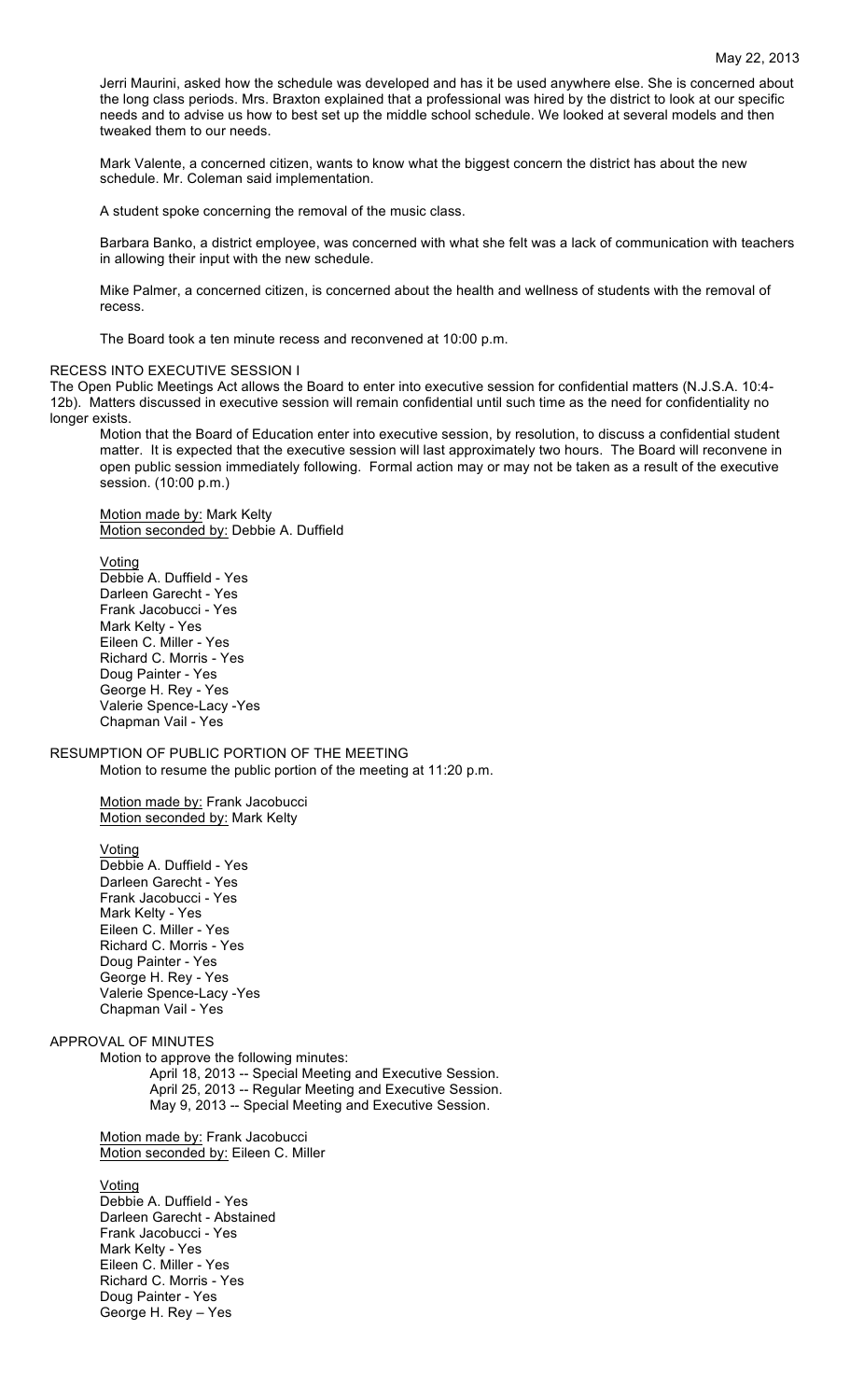Valerie Spence-Lacy - Abstained Chapman Vail - Yes

## FINANCIAL REPORTS (see Board Minutes Financial Back-Up Binder for details)

Motion to approve the following:

Pursuant to N.J.A.C. 6A:23A-16.10 (c)3, I certify that as of March 31, 2013, no budgetary line item account has obligations and payments (contractual orders) which in total exceed the amount appropriated by the Woodstown-Pilesgrove Regional Board of Education pursuant to N.J.S.A. 18A:22-8.1 and N.J.S.A. 18A:22-8.2 and no budgetary line item account has been over-expended in violation of N.J.A.C. 6:23- 16.10 (a)1.

The March 31,2013, preliminary Report of the Treasurer of School Funds for the 2012-2013 school year is in agreement with the March 31, 2013, preliminary Report of the Board Secretary, pending audit.

Pursuant to N.J.A.C. 6A:23A-16.10(c)4, that the Woodstown-Pilesgrove Regional Board of Education certifies that as of May 22, 2013, and after review of the Secretary's Monthly Financial Report and the Treasurer's Monthly Financial Report and upon consultation with the appropriate district officials, to the best of the Board's knowledge, no major account or fund has been over-expended in violation of N.J.A.C. 6A:23A-16.10(a)1 and that sufficient funds are available to meet the district's financial obligations for the remainder of the fiscal year.

Motion made by: Debbie A. Duffield Motion seconded by: Frank Jacobucci

#### Voting

Debbie A. Duffield - Yes Darleen Garecht - Abstained Frank Jacobucci - Yes Mark Kelty - Yes Eileen C. Miller - Yes Richard C. Morris - Yes Doug Painter - Yes George H. Rey – Yes Valerie Spence-Lacy - Abstained Chapman Vail - Yes

Motion to approve the transfer of funds as previously approved by the Superintendent pursuant to 18A:22-8.1 for the month of March, 2013.

Motion made by: Eileen C. Miller Motion seconded by: Debbie A. Duffield

Voting

Debbie A. Duffield - Yes Darleen Garecht - Abstained Frank Jacobucci - Yes Mark Kelty - Yes Eileen C. Miller - Yes Richard C. Morris - Yes Doug Painter - Yes George H. Rey – Yes Valerie Spence-Lacy - Abstained Chapman Vail – Yes

Motion to approve EFT's for March 2013, additional hand check payments for March 2013, and payment list for the month of May 2013.

Motion made by: Eileen C. Miller Motion seconded by: Frank Jacobucci

Voting Debbie A. Duffield - Yes

Darleen Garecht - Abstained Frank Jacobucci - Yes Mark Kelty - Yes Eileen C. Miller - Yes Richard C. Morris - Yes Doug Painter - Yes George H. Rey – Yes Valerie Spence-Lacy - Abstained Chapman Vail - Yes

Motion to accept the following reports: Student Activities Account and Athletic Account for the month of April 2013. Odyssey of the Mind for the month of April 2013. Cafeteria report for the month of March 2013. \*Scholarships for the month of April 2013.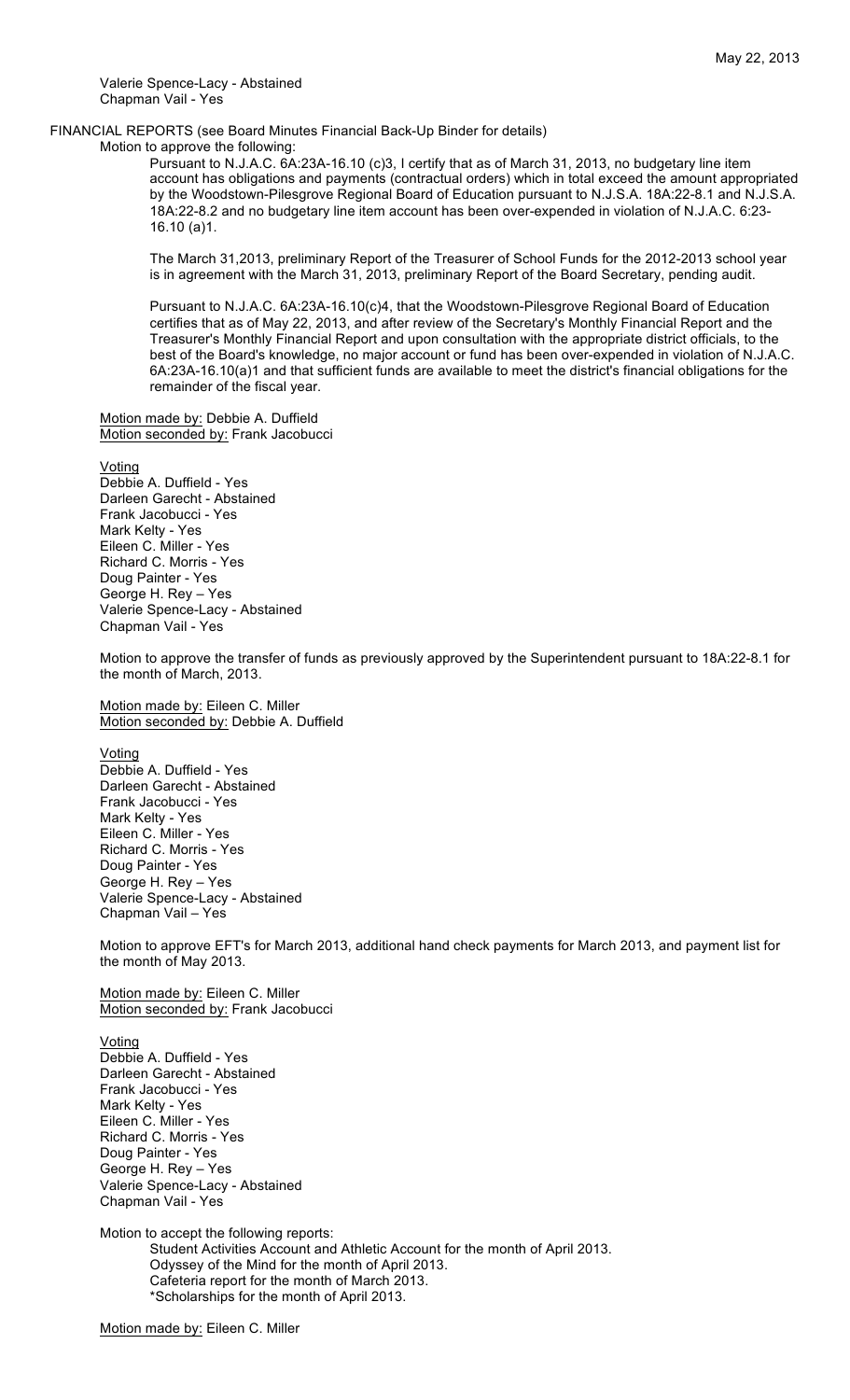### Motion seconded by: Debbie A. Duffield

Voting Debbie A. Duffield - Yes Darleen Garecht - Abstained Frank Jacobucci - Yes Mark Kelty - Yes Eileen C. Miller - Yes Richard C. Morris - Yes Doug Painter - Yes George H. Rey – Yes Valerie Spence-Lacy - Abstained Chapman Vail - Yes

Motion to accept Woodstown Community School report for the month of April 2013 (voting not applicable to sending district representatives):

Motion made by: Mark Kelty Motion seconded by: Eileen C. Miller

Voting Debbie A. Duffield - Yes Darleen Garecht - Abstained Frank Jacobucci - Yes Mark Kelty - Yes Eileen C. Miller - Yes Doug Painter - Yes George H. Rey – Yes Valerie Spence-Lacy - Abstained Chapman Vail – Yes

# AUDIENCE PARTICIPATION – None

EDUCATIONAL PROGRAMS COMMITTEE REPORT AND RECOMMENDATIONS -- Mrs. Eileen Miller, Chairperson. Motion to approve the following District and High School items:

> Safe Schools Resource Officer Partnership Agreement between the Woodstown Police Department and the Woodstown-Pilesgrove Regional School District Board of Education for a shared school resource officer for the 2013-2014 school year.

2013-2014 school district calendar. (see page \_\_\_)

District Technology Plan effective July 1, 2013, through June 30, 2016.

Home instruction recommendations as follows: Local ID #132254/NJSMART #6407300382 -- medical. Local ID #130534/NJSMART #7186424929 -- medical.

2013-2014 NJSIAA membership resolution and payment of dues. *(see page \_\_\_)*

Approval of the 2013-2014 High School Student Handbook.

Approval of the 2013 summer band camp/band practice schedule.

Acknowledge receipt of the High School Harassment, Intimidation and Bullying Report dated May 2013. Appointment of Patricia Braxton to serve on the Local Professional Development Committee effective immediately through June 30, 2013, and Peter Mazzagatti to serve on the committee effective July 1, 2013, through the end of William Connolly's unexpired term.

Collection of Pupil Records: Authorize by resolution, the collection of certain pupil records as per N.J.A.C. 6:3-6.3 which shall include mandated records as well as the following district authorized records:

A record of all appointments that each student and his/her parent had with his/her counselor.

Copy of the class rank for each graduating class. A file of each student concerning career plans and future plans.

(NOTE: This item was previously handled at reorganization. However, items that require school year to school year attention have been incorporated into their respective committees.)

Policy Statement: Accept and reaffirm the previous curriculum as it is aligned with the New Jersey Core Curriculum Content Standards, textbooks, policies (including Student Records Policy #5125), practices and procedures of the Woodstown-Pilesgrove Regional School District Board of Education recognizing that these items may be amended when necessary with Board approval. (NOTE: Except as otherwise provided by law, regulations of the State Department of Education, or by this Board of Education, meetings of the Woodstown-Pilesgrove Regional Board of Education shall be conducted in accordance with Robert's Rules of Order, Revised. N.J.S.A. 18A:11-1 General Mandatory Powers and Duties. (NOTE: This item was previously handled at reorganization. However, items that require school year to school year attention have been incorporated into their respective committees.)

High School field trips as follows:

06/08/13: Classes of 2015 and 2016 to Hershey Park, Hershey, PA; J. Adams. 06/15/13: Chorus to Monroe Township High School; K. Gunther.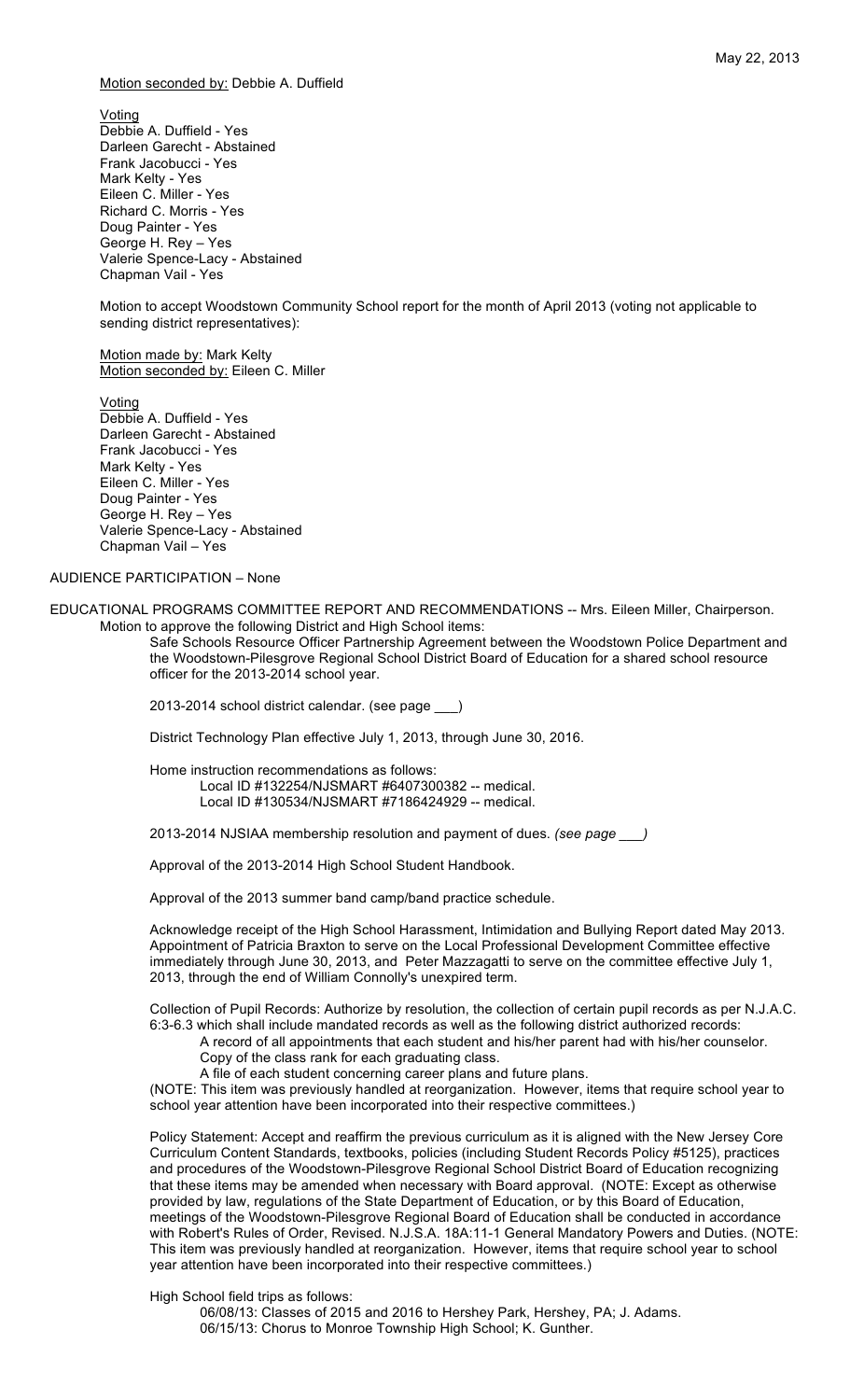# 07/23/13 and 07/24/13: FFA to Delaware State Fair, Harrington, DE; S. Cobb. 08/19/13 through 08/23/13: TIGS to YMCA Camp Ralph Mason, Hardwick, NJ; Guidance Staff.

Motion made by: Eileen C. Miller Motion seconded by: Frank Jacobucci

Voting Debbie A. Duffield - Yes Darleen Garecht - Abstained Frank Jacobucci - Yes Mark Kelty - Yes Eileen C. Miller - Yes Richard C. Morris - Yes Doug Painter - Yes George H. Rey – Yes Valerie Spence-Lacy - Yes Chapman Vail - Yes

Motion to approve the following Middle School and Shoemaker School items (voting not applicable to sending district representatives):

Shoemaker School field trip as follows:

05/31/13: Grades 3 and 4 Chorus to Friends Village and Wood Lanes; C. Nowmos.

Home instruction approval as follows: Local ID #191114/NJSMART #9507103894 -- administrative.

Middle School/Shoemaker School Harassment, Intimidation and Bullying Report dated April 2013. (NOTE: This report was acknowledged at the April meeting, and must now be approved.)

Acknowledge receipt of the Middle School/Shoemaker School Harassment, Intimidation and Bullying Report dated May 2013, and to provide notification letters as required to the parents/guardians advising that this information has been provided to the Board of Education.

Approval of the 2013 summer band camp/band practice schedule.

"Request to Establish or Eliminate a Special Education Program or Service" for the 2013-2014 school year. *(see page \_\_\_)*

Motion made by: Eileen C. Miller Motion seconded by: Mark Kelty

Voting Debbie A. Duffield - Yes Darleen Garecht - Yes Frank Jacobucci - Yes Mark Kelty - Yes Eileen C. Miller - Yes Doug Painter - Yes George H. Rey – Yes Valerie Spence-Lacy - Yes Chapman Vail - Yes

Motion to table the following item until further discussion: (voting not applicable to sending district representatives) 2013-2014 Middle School Student Handbook.

Motion made by: Eileen C. Miller Motion seconded by: Frank Jacobucci

Voting Debbie A. Duffield - Yes Darleen Garecht - Abstained Frank Jacobucci - Yes Mark Kelty - Yes Eileen C. Miller - Yes Doug Painter - Yes George H. Rey – Yes Valerie Spence-Lacy - Abstained Chapman Vail – Yes

POLICY COMMITTEE REPORT AND RECOMMENDATIONS Motion to approve the following first reading bylaw: Bylaw #9322 - Public and Executive Sessions (Revised).

> Motion made by: Frank Jacobucci Motion seconded by: Doug Painter

Voting Debbie A. Duffield - No Darleen Garecht - Abstained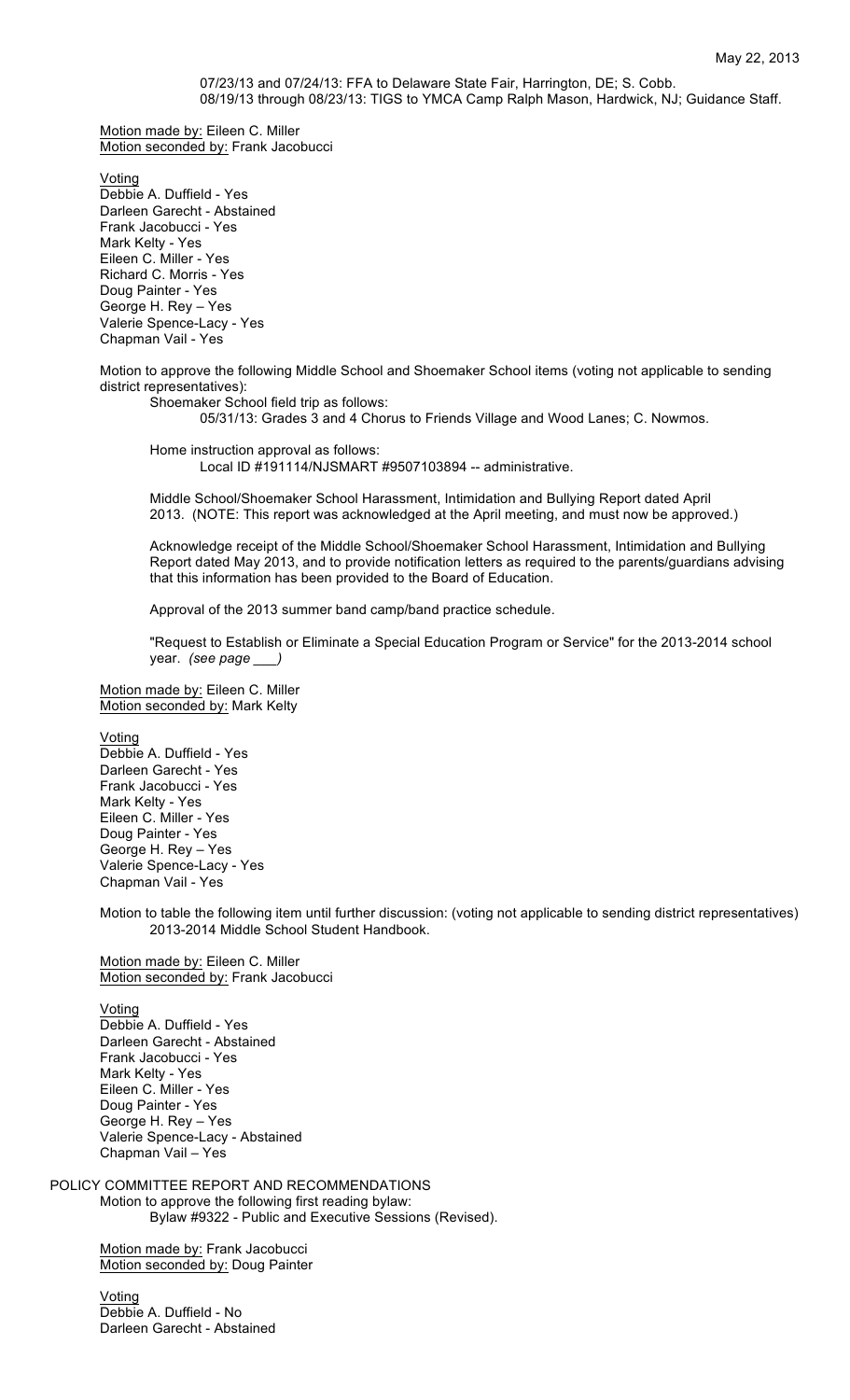Frank Jacobucci - Yes Mark Kelty - Yes Eileen C. Miller - Yes Richard C. Morris - Yes Doug Painter - Yes George H. Rey - Yes Valerie Spence-Lacy - Abstained Chapman Vail – Yes

PERSONNEL COMMITTEE REPORT AND RECOMMENDATIONS -- Mr. George Rey, Chairperson.

Motion to approve the following District and High School related items:

Administrative Reappointment List for the 2013-2014 school year. *(see page* (NOTE: All staff were reappointed at the April 25, 2013, Board meeting, and the administrative list presented at that meeting included Peter Mazzagatti as Instructional Facilitator at an adjusted salary. However, he should not have been included since he was already appointed for the 2013-2014 school year at the February 28, 2013, meeting with an established salary. This revised list now does not include Mr. Mazzagatti, and his original appointment/salary stands as approved on February 28, 2013.)

Additions to the district substitute list as follows effective May 23, 2013, except as otherwise noted: Felicia Fones -- substitute teacher.

Jessica Lutes -- substitute teacher.

Rosina Spinelli -- substitute teacher.

- Susan Baum -- substitute teacher effective September 1, 2013. (NOTE: Ms. Baum is retiring effective July 1, 2013, and this will allow her to serve as a substitute for the district without a break in employment service.)
- Andrea Robertson -- substitute teacher effective September 1, 2013. (NOTE: Ms. Robertson is retiring effective July 1, 2013, and this will allow her to serve as a substitute for the district without a break in employment service.)
- Judy Wiley -- substitute custodian effective July 1, 2013. (NOTE: Ms. Wiley is retiring effective July 1, 2013, and this will allow her to serve as a substitute for the district without a break in employment service.)

Summer workers as follows:

Office workers for 6 hours per day at the rate of \$8.00 per hour:

High School: Andrea Wentzell effective July 1 through August 9, 2013, and Kathy Parks effective July 15 to August 23, 2013.

Summer ag hours for 2013. *(see page \_\_\_)*

Summer nursing and clerical hours for 2013. *(see page \_\_\_)*

Compensation to Child Study Team members to work a collective total of 15 days during the 2013 summer. *(see page \_\_\_)*

Change in pay classification for Meghan Taylor, High School Special Education Teacher, from Master's to Master's + 30 effective September 1, 2013, as in accordance with the negotiated agreement.

High School extra-duty appointments for the 2013-2014 school year. *(see page \_\_\_)*

Appointments of Dan Keller as Educational Technology Advisor/Coach and Mitchell Dorrell as Part-Time Student Support Personnel Substitute effective July 1, 2013, through June 30, 2014. *(see page \_\_\_)*

Appointment of staff for the Special Education Extended School Year program effective July 1-25, 2013, Mondays through Thursdays. *(see page \_\_\_)*

Professional development requests of Dr. Scott Hoopes and Christopher Snyder to attend the Foundation for Educational Administration "Legal One Training" on June 26 and 27, 2013, in Monroe Township. *(see page \_\_\_)*

Appointment of Suzanne Keller as an instructional assistant for the Twilight Program retroactive to April 3, 2013, through June 30, 2013. *(see page \_\_\_)*

Appointments for 2013-2014 school year as follows: Affirmative Action Officer: Andrea Bramante.

> Section 504 Compliance Officers: Dr. Scott Hoopes--Woodstown High School Principal, John Fargnoli--Woodstown Middle School Principal, and Diane Cioffi--Mary S. Shoemaker School/Early Childhood Learning Center Principal.

Americans with Disabilities Act (ADA) and Safety Coordinator: Frank A. Rizzo.

Custodian of Records: Frank A. Rizzo.

(NOTE: The above appointments were previously handled at reorganization. However, items that require school year to school year attention have been incorporated into their respective committees.)

Appointment of Michael Wichart as High School Physics Teacher effective September 1, 2013, through June 30, 2014, at Master's, Step 13 (\$66,576.00). This is a one-year appointment only, during Mr. Chestnut's sabbatical leave of absence.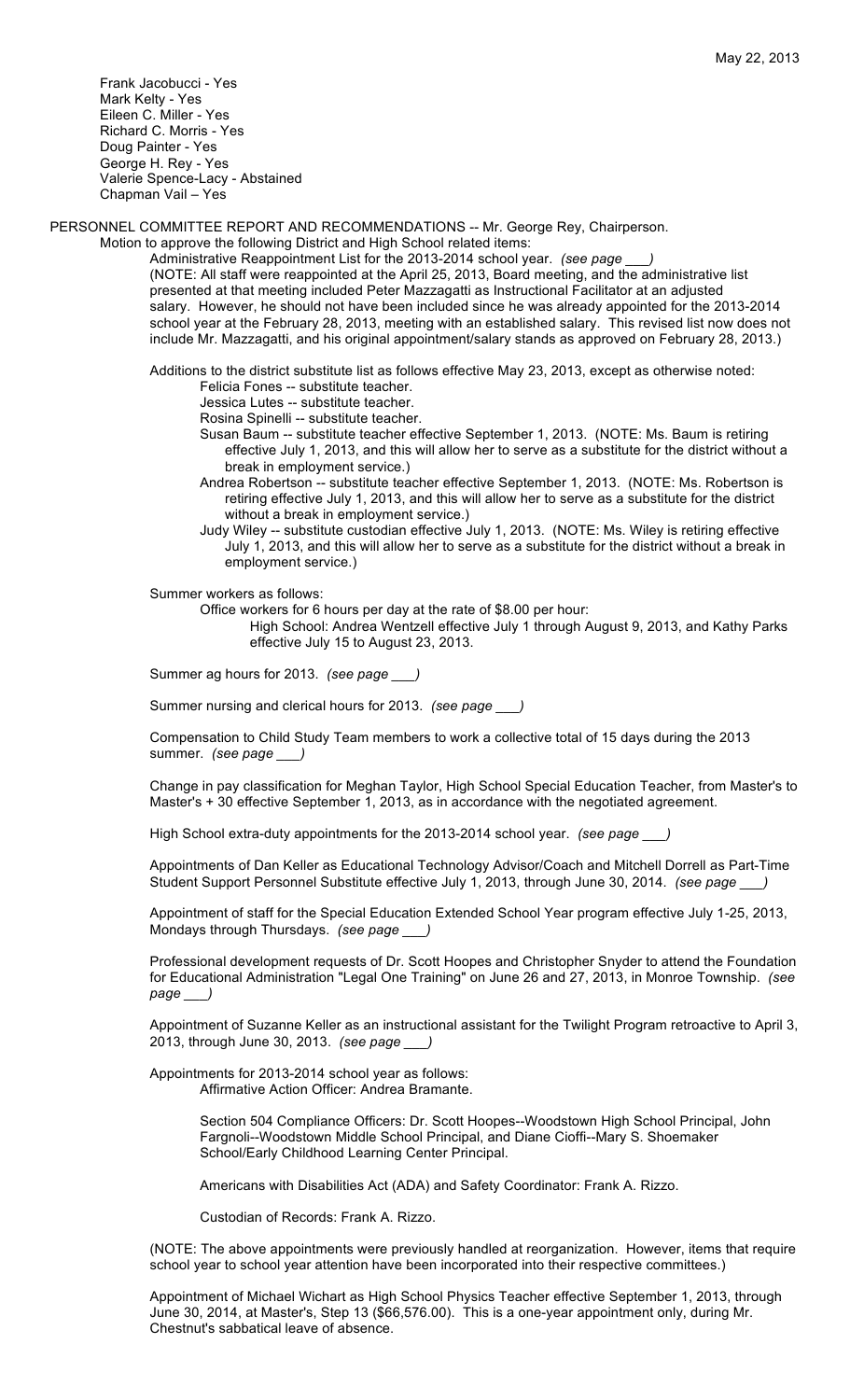Confirmation of approval of Patrick Chestnut's sabbatical leave of absence request for the 2013-2014 school year as conditionally approved by the Board of Education at their meeting held on March 27, 2013.

Resignation of Valerie Spence-Lacy as a district substitute teacher and substitute instructional assistant effective immediately. *(see page \_\_\_)*

Motion made by: George H. Rey Motion seconded by: Mark Kelty

Voting Debbie A. Duffield - Yes Darleen Garecht - Yes Frank Jacobucci - Yes Mark Kelty - Yes Eileen C. Miller - Yes Richard Morris - Yes Doug Painter - Yes George H. Rey – Yes Valerie Spence-Lacy - Yes Chapman Vail - Yes

Motion to approve the following Middle School and Shoemaker School items. (voting not applicable to sending district representatives):

Compensation to Christopher Bialecki, Middle School long-term substitute teacher, for 7th period stipend, five days per week, effective retroactive to April 22, 2013, through June 30, 2013, during Mrs. Leoni's maternity leave of absence.

Acceptance of resignation of Ondrea Sickler, Shoemaker School instructional assistant, effective May 27, 2013. It is further recommended that the Board approve the addition of Ms. Sickler to the district list as a substitute teacher and substitute instructional assistant effective May 28, 2013. *(see page \_\_\_)*

Compensation to Middle School staff members for attendance at math network meetings. *(see page \_\_\_)*

Middle School volunteers. *(see page \_\_\_)*

Shoemaker School volunteers. *(see page \_\_\_)*

Karen Lindenmuth as Middle School summer office worker for 6 hours per day at the rate of \$8.00 per hour effective July 8 through August 16, 2013.

Change in employment status for the following Shoemaker staff:

Joyce Hoffman from 10-month Computer Technician to 12-Month Computer Technician effective July 1, 2013, through June 30, 2014.

Janice McGrath from Part-Time (.80%) Physical Education Teacher to Full-Time Physical Education Teacher effective for the 2013-2014 school year.

Appointment of staff for the Extended Year Summer Learning Camp and STAND program effective July 1-25, 2013, Mondays through Thursdays. *(see page \_\_\_)*

Appointment of staff for the Special Education Extended School Year program effective July 1-25, 2013, Mondays through Thursdays. *(see page \_\_\_)*

Change in pay classification for Ryan Tencza, Middle School Science Teacher, from Bachelor's to Master's effective September 1, 2013, as in accordance with the negotiated agreement.

Student internship request for a Wilmington University student to be placed with Jeff Allen at the Middle School. *(see page \_\_\_)*

Approval of new job description, Master Teacher, #4118.45.

Middle School extra-duty appointments for the 2013-2014 school year. *(see page \_\_\_)*

Motion made by: George H. Rey Motion seconded by: Eileen C. Miller

Voting Debbie A. Duffield - Yes Darleen Garecht - Yes Frank Jacobucci - Yes Mark Kelty - Yes Eileen C. Miller - Yes Doug Painter - Yes George H. Rey – Yes Valerie Spence-Lacy - Yes Chapman Vail – Yes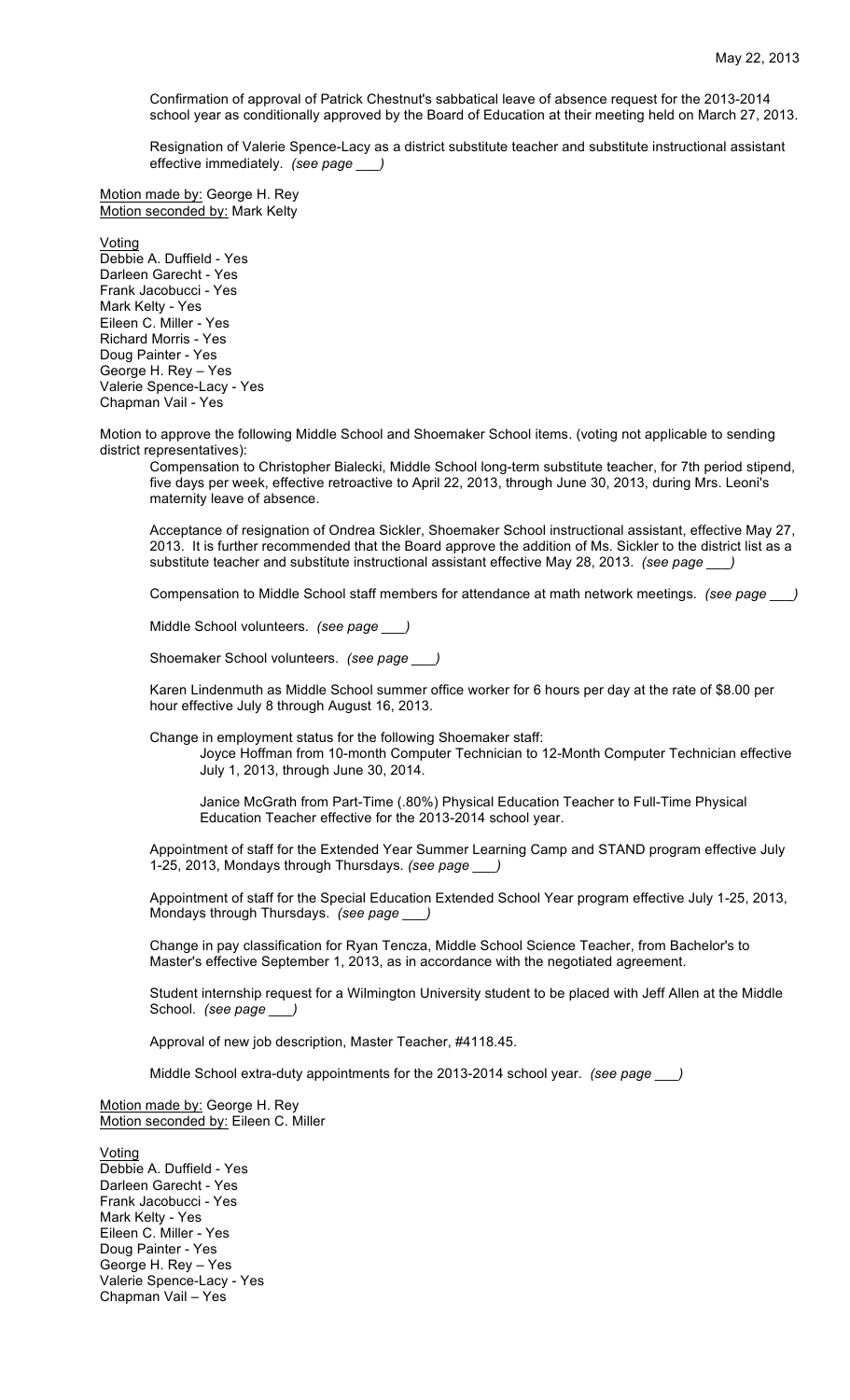FINANCE/FACILITIES/TRANSPORTATION COMMITTEE REPORT AND RECOMMENDATIONS -- Mr. Mark Kelty, Chairperson.

Motion to approve the following annual appointments and affirmations for the 2013-2014 school year as follows:

| Professional Appointments - Resolution pursuant to N.J.A.C. 40A:11-1 authorizing the award of contracts<br>for professional services for a one-year term commencing July 1, 2013 through June 30, 2014, without<br>competitive bidding as follows:<br>Board Solicitor - Capehart & Scatchard (Rob Mucilli)<br>Auditors - Triantos & Delp (Note: This firm has been peer reviewed.)<br>Architect of Record - Garrison Architects<br>School Physician - Drs. Bauman and Roberts of Woodstown Family Practice<br>Broker of Record - Conner Strong & Buckelew<br>Health Insurance Broker of Record - Conner Strong & Buckelew<br>Right-To-Know/AHERA - PARS Environmental Inc. and/or Horizon Environmental Group, Inc.                                                                                                                                                                                                                                                                                                                                                                                                       |                                                                                                                      |                |
|---------------------------------------------------------------------------------------------------------------------------------------------------------------------------------------------------------------------------------------------------------------------------------------------------------------------------------------------------------------------------------------------------------------------------------------------------------------------------------------------------------------------------------------------------------------------------------------------------------------------------------------------------------------------------------------------------------------------------------------------------------------------------------------------------------------------------------------------------------------------------------------------------------------------------------------------------------------------------------------------------------------------------------------------------------------------------------------------------------------------------|----------------------------------------------------------------------------------------------------------------------|----------------|
| Depository of School Funds as follows:<br><b>Financial Institutions</b>                                                                                                                                                                                                                                                                                                                                                                                                                                                                                                                                                                                                                                                                                                                                                                                                                                                                                                                                                                                                                                                   | Signatories                                                                                                          | # of Sigs.     |
| <b>Fulton Financial Advisors</b><br><b>General Fund</b>                                                                                                                                                                                                                                                                                                                                                                                                                                                                                                                                                                                                                                                                                                                                                                                                                                                                                                                                                                                                                                                                   | Treasurer<br><b>Board Secretary</b><br>Board President/<br><b>Board Vice President</b>                               | Required<br>3  |
| Payroll Fund and Agency Fund                                                                                                                                                                                                                                                                                                                                                                                                                                                                                                                                                                                                                                                                                                                                                                                                                                                                                                                                                                                                                                                                                              | Treasurer                                                                                                            | 1              |
| Interest Bearing Savings Accounts,<br>Athletic Fund, Student Activity Funds,<br>Woodstown Community School & Petty Cash                                                                                                                                                                                                                                                                                                                                                                                                                                                                                                                                                                                                                                                                                                                                                                                                                                                                                                                                                                                                   | <b>Board Secretary</b><br>Superintendent<br>Treasurer                                                                | $\overline{2}$ |
| Investments                                                                                                                                                                                                                                                                                                                                                                                                                                                                                                                                                                                                                                                                                                                                                                                                                                                                                                                                                                                                                                                                                                               | <b>Board Secretary</b>                                                                                               | 1              |
| Cafeteria Fund                                                                                                                                                                                                                                                                                                                                                                                                                                                                                                                                                                                                                                                                                                                                                                                                                                                                                                                                                                                                                                                                                                            | Cafeteria Director<br><b>Board Secretary</b><br>Treasurer                                                            | $\overline{2}$ |
| Franklin Savings Bank, SLA, Woodstown<br><b>Interest Bearing Dedicated Funds</b><br>Savings Account and<br>Unemployment Savings Account                                                                                                                                                                                                                                                                                                                                                                                                                                                                                                                                                                                                                                                                                                                                                                                                                                                                                                                                                                                   | <b>Board Secretary</b>                                                                                               | 1              |
| State of New Jersey Cash Management Fund Investments                                                                                                                                                                                                                                                                                                                                                                                                                                                                                                                                                                                                                                                                                                                                                                                                                                                                                                                                                                                                                                                                      | <b>Board Secretary</b>                                                                                               | 1              |
| The Vanguard Group, Philadelphia<br>R.C. McHarness Chemistry Student Activity Fund                                                                                                                                                                                                                                                                                                                                                                                                                                                                                                                                                                                                                                                                                                                                                                                                                                                                                                                                                                                                                                        |                                                                                                                      |                |
| Establishment of petty cash funds effective July 1, 2013 as follows:<br>Thomas A. Coleman, Superintendent<br>Frank A. Rizzo, School Business Administrator<br>Dr. Scott Hoopes, WHS Principal<br>John Fargnoli, Middle School Principal<br>Diane Cioffi, MSS School Principal<br>Diane Cioffi, Early Childhood Learning Center Principal<br>Patricia Braxton, Director of Curriculum<br>Michele Martinez, CST Director<br>June Cioffi, Athletic Director<br>Dwayne Hickman, Supervisor of B&G<br>Public Agency Compliance Officer (P.A.C.O.) for the 2013-2014 school year - Frank A. Rizzo.<br>Qualified Purchasing Agent - Frank A. Rizzo, with a bid threshold currently at \$36,000.<br>Official Newspapers - South Jersey Times and the Elmer Times and designate locations for posting the<br>public notices for Board meetings as the Borough of Woodstown Municipal Hall, Township of Pilesgrove<br>Municipal Hall, the general offices and faculty rooms of the district's three schools, the school district's<br>central office, and with the Borough of Woodstown Clerk and the Township of Pilesgrove Clerk. | \$100.00<br>\$100.00<br>\$150.00<br>\$150.00<br>\$500.00<br>\$200.00<br>\$100.00<br>\$100.00<br>\$100.00<br>\$100.00 |                |
| (Note: All above items were previously handled at reorganization. Items that require school year attention have<br>been incorporated into their respective committees.)                                                                                                                                                                                                                                                                                                                                                                                                                                                                                                                                                                                                                                                                                                                                                                                                                                                                                                                                                   |                                                                                                                      |                |
| Motion made by: Debbie A. Duffield<br>Motion seconded by: George H. Rey                                                                                                                                                                                                                                                                                                                                                                                                                                                                                                                                                                                                                                                                                                                                                                                                                                                                                                                                                                                                                                                   |                                                                                                                      |                |

Voting Debbie A. Duffield - Yes Darleen Garecht - Yes Frank Jacobucci - Yes Mark Kelty – Abstained on the Depository of School Funds only.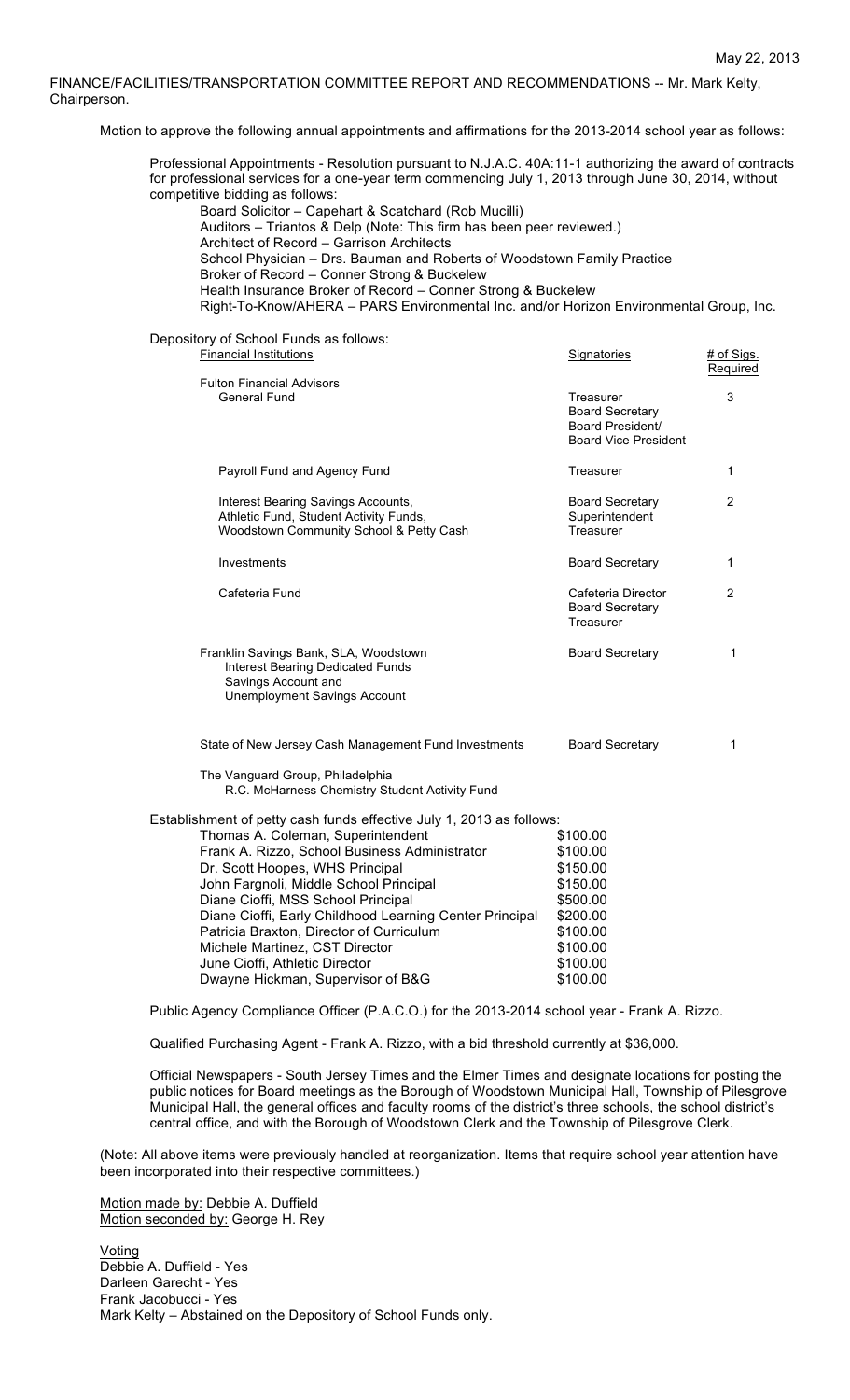Eileen C. Miller - Yes Richard Morris - Yes Doug Painter – Abstained on the Depository of School Funds only. George H. Rey – Yes Valerie Spence-Lacy - Yes Chapman Vail - Yes

Motion to approve the following District and High School related items: Contract with Gloucester County Special Services School District to participate in the 2013-2014 Choice School Program for transportation including Aid-in-Lieu.

Contract with Gloucester County Special Services School District for participation in the 2013-2014 NonPublic Aid-in-Lieu Program.

Tax requisitions for the 2013-2014 school year. (see page \_\_\_)

Set the fee for non-resident children of full-time staff members at \$6,147 as per Policy #5118 for the 2013-2014 school year.

Salem County Special Services School District Itinerant/Shared Services Agreement for the 2013-2014 school year.

Resolution to enter into a cooperative pricing agreement with EIRC.

Set the school lunch prices for the 2013-2014 school year.

Contract with Paul's Commodity Hauling, Inc. for the 2013-2014 school year.

Establishment of the P.E.O. (Philanthropic Educational Organization) Star Scholarship.

Additional summer hours for Carol Bowling, Transportation Coordinator, on an as needed basis, not to exceed \$2,500.00 for the summer of 2013.

Disposal of a non-working Panasonic typewriter, model #KX-E700m (Inventory #0099) located at the district office. (Note: The unit was sent out for repair but is not repairable.)

Donation from the Woodstown High School Class of 1961 in the amount of \$500.00 to be used toward the installation of emergency lighting in the High School cafeteria.

Acceptance of the High/Middle School Fire/Security Drills for the month of April 2013.

Acceptance of the High/Middle School Bus Emergency Evacuation Drill performed on April 18, 2013.

Revision of Title I Instructor Salaries. (see page \_\_\_)

Memorandum of Understanding Between Woodstown-Pilesgrove Regional School District, Patrick Chestnut, and the New Jersey Center for Teaching and Learning. (Note: This item was discussed at the March Finance Committee meeting.) (see page \_

Motion made by: Mark Kelty Motion seconded by: George H. Rey

Voting Debbie A. Duffield - Yes Darleen Garecht - Yes Frank Jacobucci - Yes Mark Kelty - Yes Eileen C. Miller - Yes Richard Morris - Yes Doug Painter - Yes George H. Rey – Yes Valerie Spence-Lacy - Yes Chapman Vail - Yes

Middle School and Shoemaker School Items: (voting not applicable to sending district representatives)

Motion to approve the following Middle School and Shoemaker School items: Contract with Pineland Learning Center for Middle School student (NJSMART #6350345047), at a cost of \$7,504.79 beginning May 3, 2013 through the remainder of the 2013-2014 school year.

Acceptance of the Mary Shoemaker Fire-Security Drills for the month of April 2013.

Contract with Gloucester County Special Services School District for route Y655 to transport one Middle School student (NJSMART 36350345047) to Pineland Learning Center in Vineland beginning May 3, 2013 through the end of the 2012-2013 school year. This route is shared with other school districts with the estimated total route cost of \$293.06 per diem. Our estimated share is \$45.65 per diem.

Acceptance of the Mary Shoemaker School Bus Emergency Evacuation Drill performed on May 9, 2013.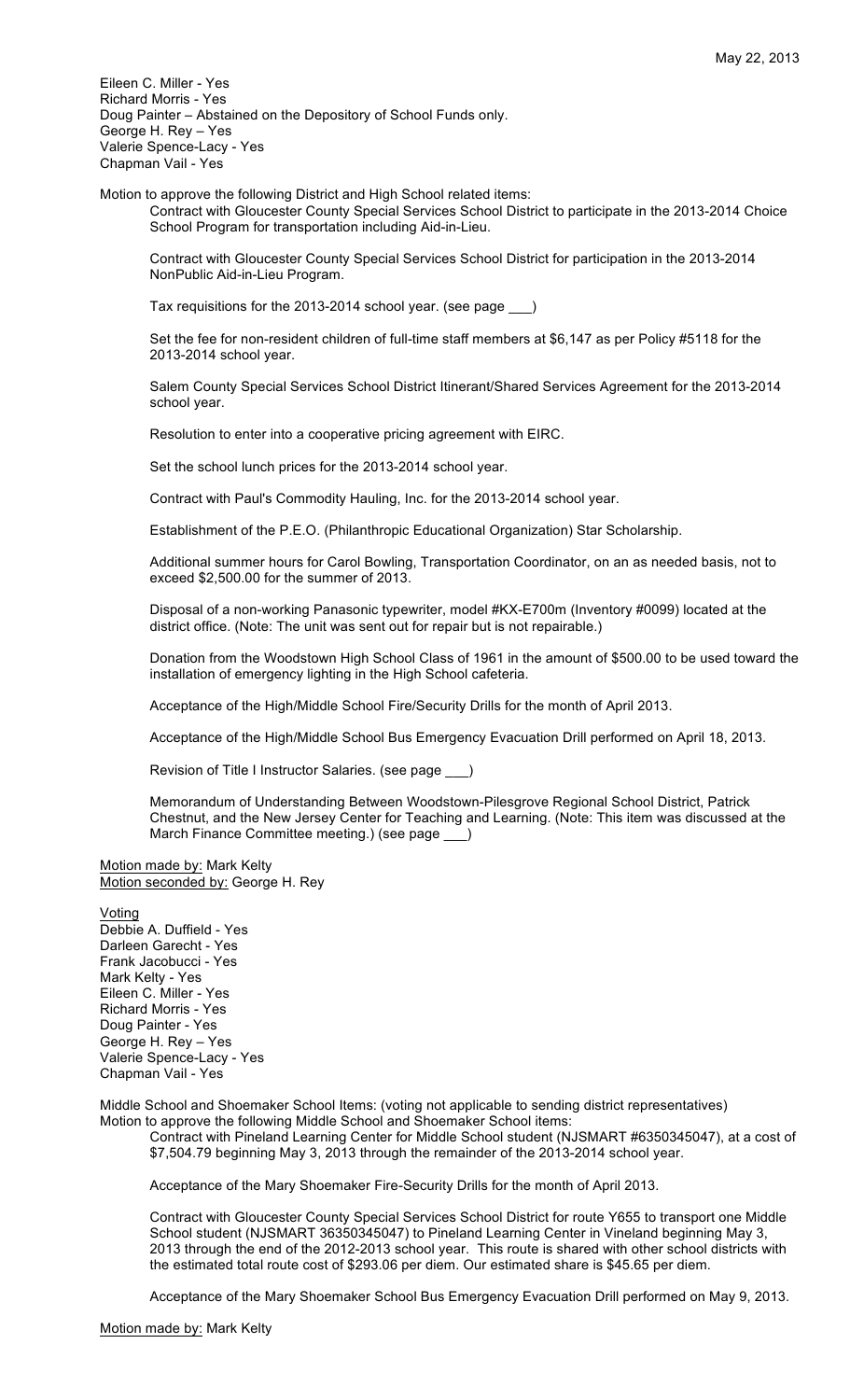Motion seconded by: Doug Painter

Voting Debbie A. Duffield - Yes Darleen Garecht - Yes Frank Jacobucci - Yes Mark Kelty - Yes Eileen C. Miller - Yes Doug Painter - Yes George H. Rey – Yes Valerie Spence-Lacy - Yes Chapman Vail - Yes

## OLD BUSINESS ITEMS – None

### NEW BUSINESS ITEMS

Motion to approve the attached Board of Education Committee Assignments dated May 22, 2013. *(see page \_\_\_)*

Motion made by: Eileen C. Miller Motion seconded by: Doug Painter

Voting

Debbie A. Duffield - Yes Darleen Garecht - Yes Frank Jacobucci - Yes Mark Kelty - Yes Eileen C. Miller - Yes Richard Morris - Yes Doug Painter - Yes George H. Rey – Yes Valerie Spence-Lacy - Yes Chapman Vail - Yes

## OTHER REPORTS

President – Mr. Chapman Vail reported the following:

• Reminded everyone that June will be a very busy month.

Superintendent – Mr. Thomas A. Coleman, Jr., had nothing to report.

Business Administrator – Mr. Frank A. Rizzo reported the following:

- No decision had be rendered on the Mobilease case.
- Traffic student received. No adverse impact.
- OPRA request received regarding HVAC award.

## ADMINISTRATIVE REPORTS

Attached to Superintendent's Monthly Report and delivered under separate cover.

SENDING DISTRICT REPORTS

Alloway Township – Mr. Richard Morris reported on the following:

Upper Pittsgrove Township – Mrs. Ronny Merriel was not in attendance.

SCHOOL AGE CHILD CARE (SACC) REPORT -- Mrs. Eileen Miller reported on the following:

DELEGATE REPORT – Mrs. Eileen Miller reported on the following:

## FUTURE MEETINGS

•

June 18, 2013 – Policy Committee, 5:30 p.m., district office.

June 18, 2013 – Finance/Facilities Committee, 6:30 p.m., district office.

June 20, 2013 – Personnel Committee, 5:30 p.m., district office.

- June 20, 2013 Ed Programs Committee, 6:30 p.m., district office.
- June 27, 2013 Regular Board Meeting, 7:00 p.m., Mary S. Shoemaker School Library.

IMPORTANT DATES

May 29, 2013 – Senior Awards Night, 7:00 p.m., High/Middle School Cafeteria.

June 6, 2013 – Spring Sports Awards, 7:00 p.m., High School Auditorium.

- June 14, 2013  $8^{th}$  Grade Promotion, 7:00 p.m., High/Middle School Gymnasium.
- June 16, 2013 Baccalaureate, 7:00 p.m., High/Middle School Cafeteria.
- June  $17,2013 8$ <sup>th</sup> Grade Awards Ceremony, 9:00 a.m., High School Auditorium.
- June 17, 2013 High School Graduation, 6:30 p.m., High School Stadium.

FOR YOUR INFORMATION Enrollment Reports Suspension Reports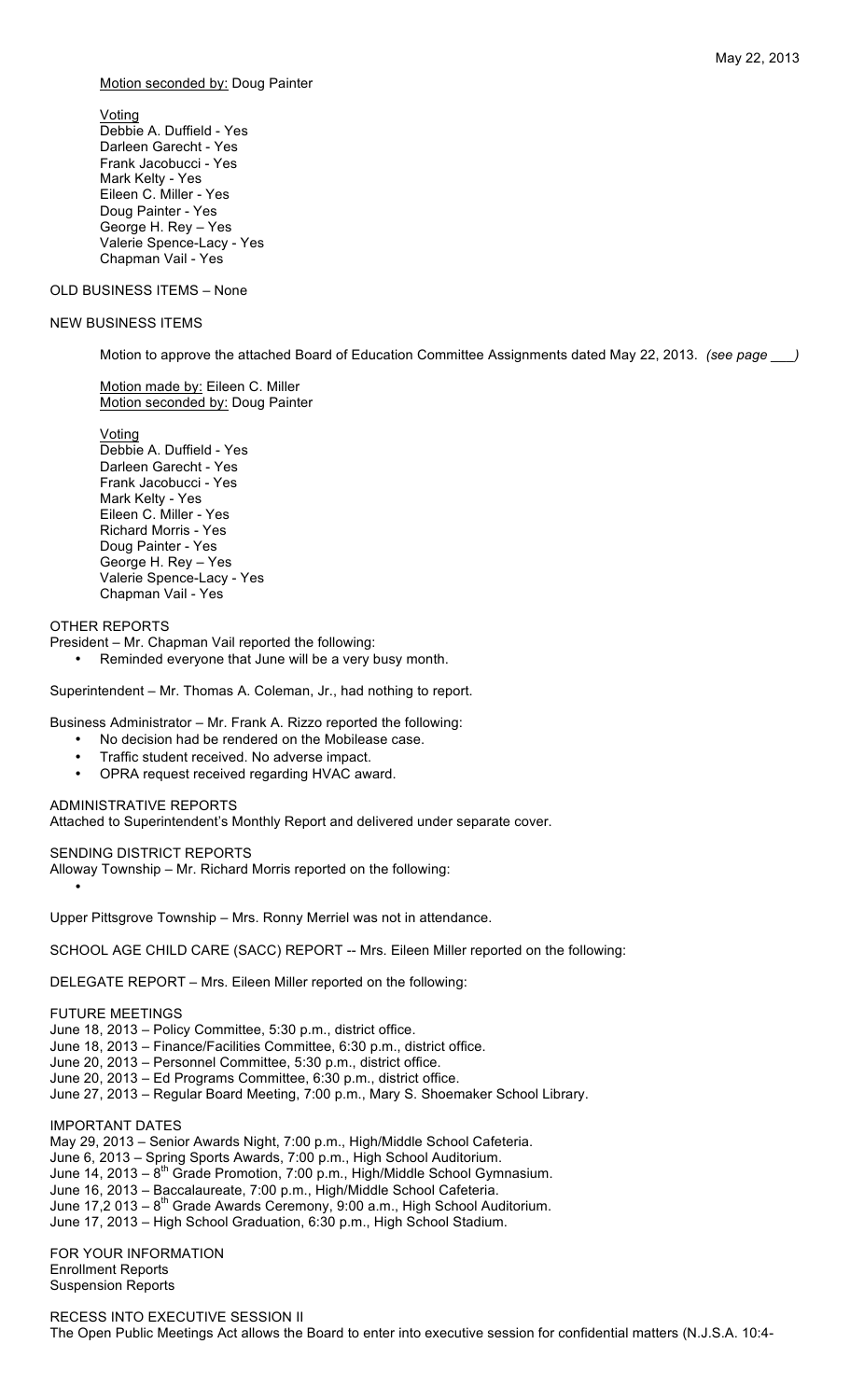12b). Matters discussed in executive session will remain confidential until such time as the need for confidentiality no longer exists.

Motion that the Board of Education enter into executive session, by resolution, to discuss litigation and personnel. It is expected that the executive session will last approximately thirty minutes. The Board will reconvene in open public session immediately following. Formal action may or may not be taken as a result of the executive session. (12:10 a.m.)

Motion made by: Eileen C. Miller Motion seconded by: Mark Kelty

Voting

Debbie A. Duffield - Yes Darleen Garecht - Yes Frank Jacobucci - Yes Mark Kelty - Yes Eileen C. Miller - Yes Richard Morris - Yes Doug Painter - Yes George H. Rey - Yes Valerie Spence-Lacy - Yes Chapman Vail - Yes

RESUMPTION OF PUBLIC PORTION OF THE MEETING Motion to resume the public portion of the meeting at 12:26 a.m.

> Motion made by: Eileen C. Miller Motion seconded by: Frank Jacobucci

Voting

Debbie A. Duffield - Yes Darleen Garecht - Yes Frank Jacobucci - Yes Mark Kelty - Yes Eileen C. Miller - Yes Richard Morris - Yes Doug Painter - Yes George H. Rey - Yes Valerie Spence-Lacy - Yes Chapman Vail - Yes

MOTION OUT OF EXECUTIVE SESSION

Motion to authorize submission of the School Business Administrators 13-14 employment contract to the Executive County Superintendent for approval.

Motion made by: Frank Jacobucci Motion seconded by: Eileen C. Miller

Voting Debbie A. Duffield - Yes Darleen Garecht - Yes Frank Jacobucci - Yes Mark Kelty - Yes Eileen C. Miller - Yes Richard Morris - Yes Doug Painter - Yes George H. Rey - Yes Valerie Spence-Lacy - Yes Chapman Vail - Yes

## ADJOURNMENT

Motion to adjourn the meeting at 12:27 a.m.

Motion made by: Eileen C. Miller Motion seconded by: Doug Painter

Voting

Debbie A. Duffield - Yes Darleen Garecht - Yes Frank Jacobucci - Yes Mark Kelty - Yes Eileen C. Miller - Yes Richard Morris - Yes Doug Painter - Yes George H. Rey - Yes Valerie Spence-Lacy - Yes Chapman Vail - Yes